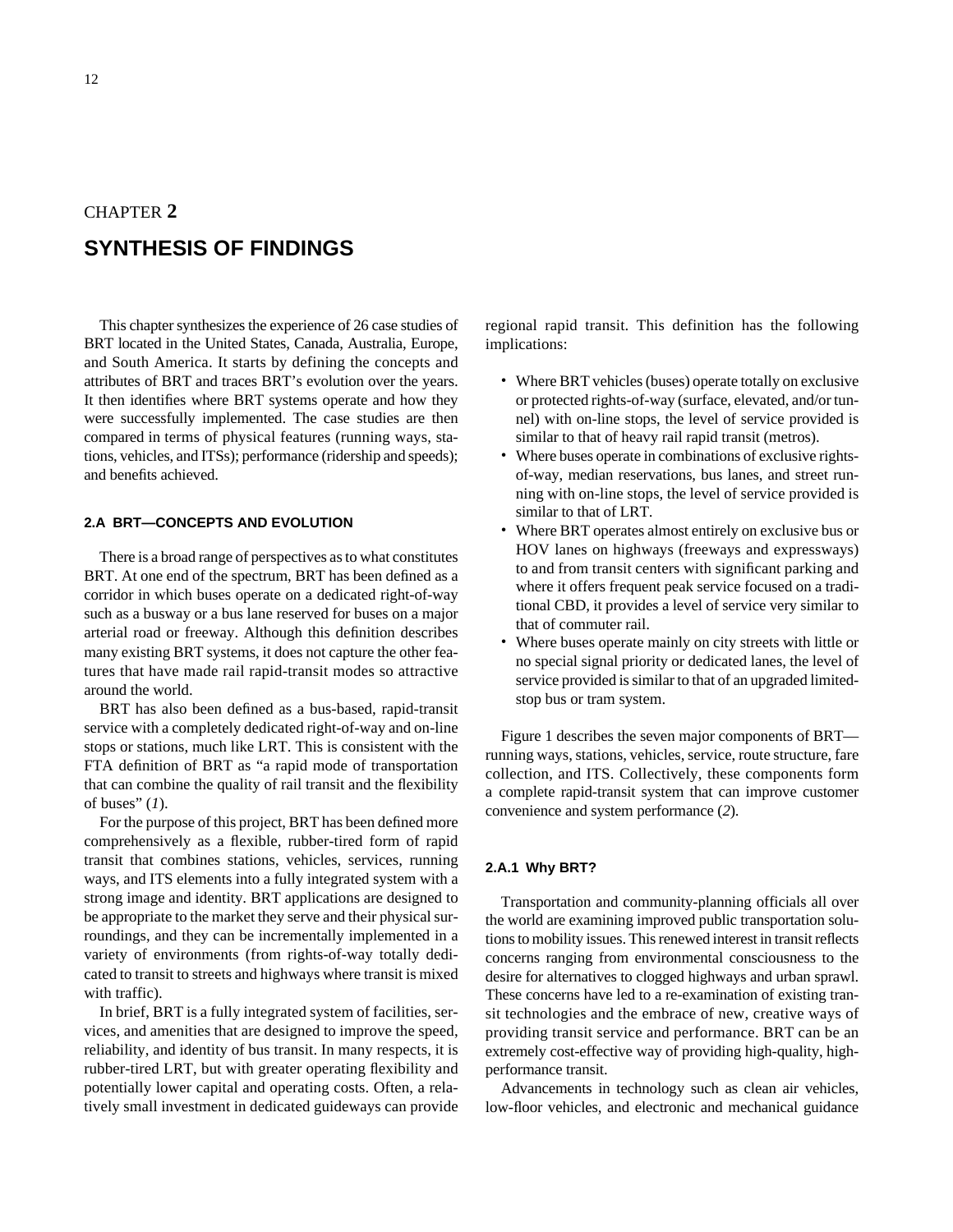| <b>Running Ways</b>                      | BRT vehicles operate primarily in fast and easily<br>identifiable exclusive transitways or dedicated bus<br>lanes. Vehicles may also operate in general traffic.                                       |                                                                                                                                                                       |
|------------------------------------------|--------------------------------------------------------------------------------------------------------------------------------------------------------------------------------------------------------|-----------------------------------------------------------------------------------------------------------------------------------------------------------------------|
| <b>Stations</b>                          | BRT stations, ranging from enhanced shelters to large<br>transit centers, are attractive and easily accessible.<br>They are also conveniently located and integrated<br>into the community they serve. |                                                                                                                                                                       |
| Vehicles                                 | BRT uses rubber-tired vehicles that are easy to board<br>and comfortable to ride. Quiet, high-capacity vehicles<br>carry many people and use clean fuels to protect the<br>environment.                |                                                                                                                                                                       |
| Services                                 | BRT's high-frequency, all-day service means less<br>waiting and no need to consult schedules. The<br>integration of local and express service can reduce<br>long-distance travel times.                | NEXT BUS IN 9 MIN                                                                                                                                                     |
| Route<br>Structure                       | BRT uses simple, often color-coded routes. They can<br>be laid out to provide direct, no-transfer rides to<br>multiple destinations.                                                                   |                                                                                                                                                                       |
| <b>Fare Collection</b>                   | Simple BRT fare collection systems make it fast and<br>easy to pay, often before you even get on the bus.<br>They allow multiple door boarding, reducing time<br>in stations.                          | $\int_0^{\infty} \frac{d}{dx} dx$                                                                                                                                     |
| Intelligent<br>Transportation<br>Systems | BRT uses advanced digital technologies that<br>improve customer convenience, speed, reliability,<br>and operations safety.                                                                             | <b>STATISTICS</b><br>Hitler working<br>Theoretical<br><b>RUKHEITE</b><br><b>TATAN MULIN</b><br><b>CHILDREN CARD</b><br><b><i><u>INTERNATION</u></i></b><br>Reserveren |

*Figure 1. Components of bus rapid transit.*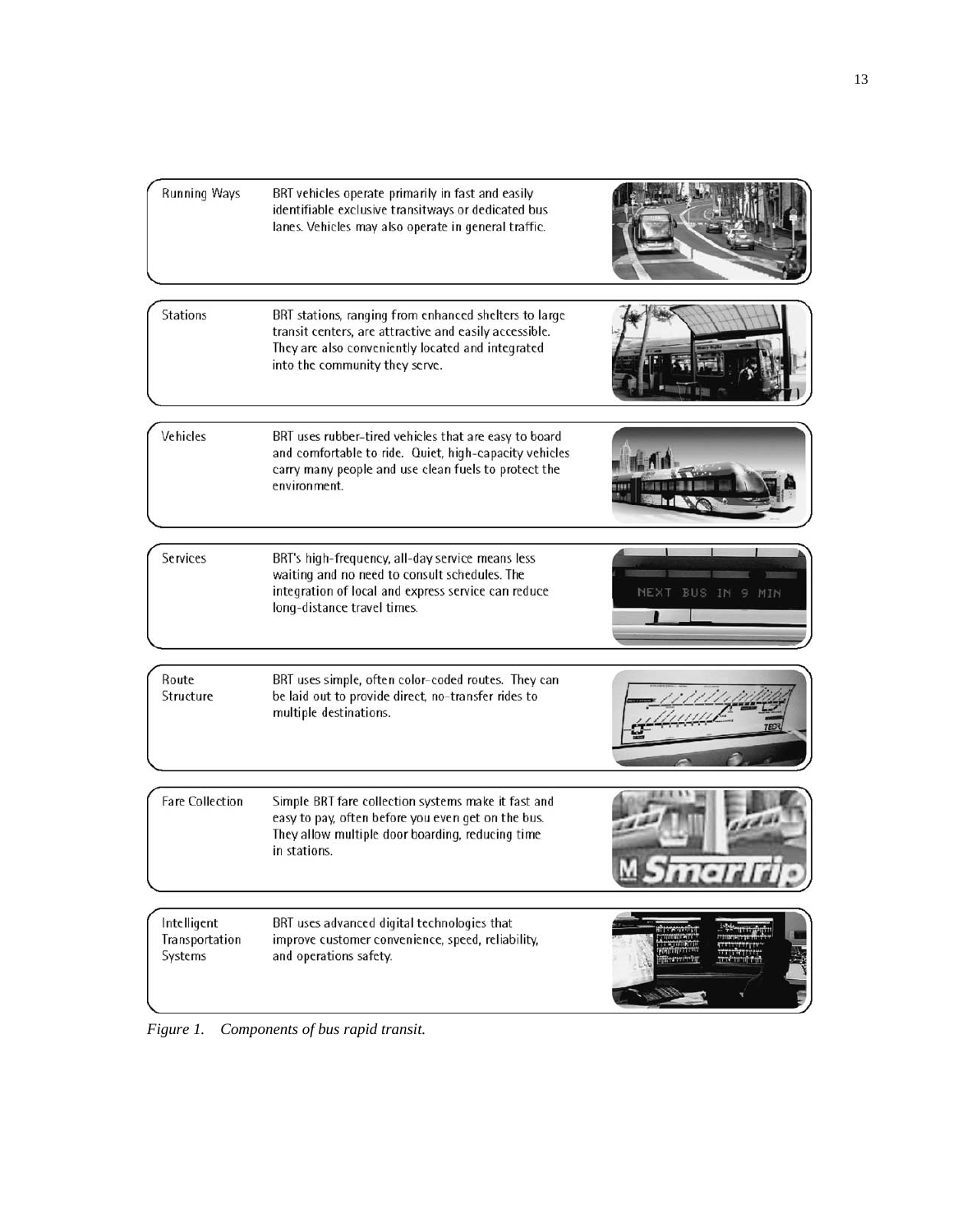systems have made BRT a more attractive transit alternative to both transit users and transportation-planning officials. Several reasons were cited repeatedly in the case studies for considering BRT as a potential high-performance transit investment. These reasons are the following:

- Continued growth of urban areas, including many CBDs and suburban activity centers, has created a need for improved transport capacity and access. Given the costs and community impacts associated with major road construction, improved and expanded public transit emerges as an important way to provide the needed transportation capacity. However, existing conventional bus systems are often unattractive, difficult to use, slow, unreliable, and infrequent in service. In addition, their vehicles are often not well matched to their markets, and they have little if any passenger information and amenities at stops. Rail transit can be difficult, time-consuming, and expensive to implement; costly to operate; and poorly suited to many suburban travel markets.
- BRT can often be implemented quickly and incrementally without precluding future rail investment if and when it is warranted.
- For a given distance of dedicated running way, BRT is generally less costly to build and equip than rail transit. Moreover, there are relatively low facility costs where BRT vehicles operate on existing bus-only or HOV lanes or in mixed traffic.
- BRT can be cost-effective in serving a broad variety of urban and suburban environments. BRT vehicles, whether driver-steered or guided mechanically or electronically, can operate on streets, freeway medians, railroad rightsof-way, arterial structures, and underground. BRT can easily and inexpensively provide a broad array of express, limited-stop, and local all-stop services on a single facility, unlike most rail systems.
- BRT can provide quality performance with sufficient transport capacity for corridor applications in most U.S. and Canadian cities. The Ottawa Transitway system's CBD link, for example, carries more people in the peakhour peak direction than most LRT segments in North America. Many BRT lines in South American cities carry peak-hour passenger flows that equal or exceed those on many U.S. and Canadian fully grade-separated rail rapidtransit lines.
- At the ridership levels typically found in most urban corridors, BRT can have relatively low operations and maintenance costs. This is primarily because the relatively low fixed maintenance costs can offset variable driver costs.
- BRT is well suited to cost-effectively extend the reach of existing rail transit lines by providing feeder services to areas where densities are currently too low to support rail transit. It can also serve as the first stage for an eventual rail transit line.
- Like other forms of rapid transit, BRT can be integrated into urban and suburban environments in ways that foster economic development and transit- and pedestrianfriendly design. Examples of regions that have integrated BRT successfully include Adelaide, Boston, Ottawa, and Brisbane.
- Advancements in the practical application of several technologies also make BRT feasible. These include
	- –"Clean" vehicles (CNG, diesel-electric hybrid, and dual power buses);
	- –Low-floor vehicles that allow quick, level boarding; and
	- –Mechanical, optical, and electronic guidance systems.

# **2.A.2 Evolution of BRT**

The idea of using rubber-tired vehicles (buses) to provide rapid transit is not new. Plans and studies have been prepared since the 1930s, with a growing emphasis on rubber-tired vehicles in the last few years.

#### *Major Proposals*

BRT proposals were developed for Chicago in 1937, Washington D.C. in 1956–1959, St. Louis in 1959, and Milwaukee in 1970. These plans are discussed briefly below.

**1937 Chicago Plan.** BRT was first suggested in Chicago (*3*). A 1937 plan called for converting three westside rail rapid-transit lines to express bus operation on super highways with on-street distribution in central areas and downtown.

**1956–1959 Washington D.C. Plan.** Design studies for BRT within freeway medians were developed as part of the 1956–1959 "Mass Transportation Survey for the National Capital Region" (*4*). It was recommended that "in planning of future radial freeways a cross section . . . be provided to afford maximum flexibility and reserve capacity for vehicles as well as for the mass movement of people." This plan called for a three- or four-lane roadway for traffic in each direction. These roadways would be separated by a 64-foot mall with 51 feet from center to center of the columns supporting crossstreet bridges. In the first stage, this wide mall would be landscaped and held available for future developments; public transportation would consist of express buses operating in the general traffic lanes.

Buses would make stops at appropriate intervals on the parallel service roads without special station facilities or at simple stations within the end span of the cross-street bridges. Express bus service eventually would be converted to BRT and rail within the median.

**1959 St. Louis Plan.** The 1959 transportation plan included an 86-mile BRT system, of which 42 miles were to be special grade-separated bus roadways (*5*). The focus of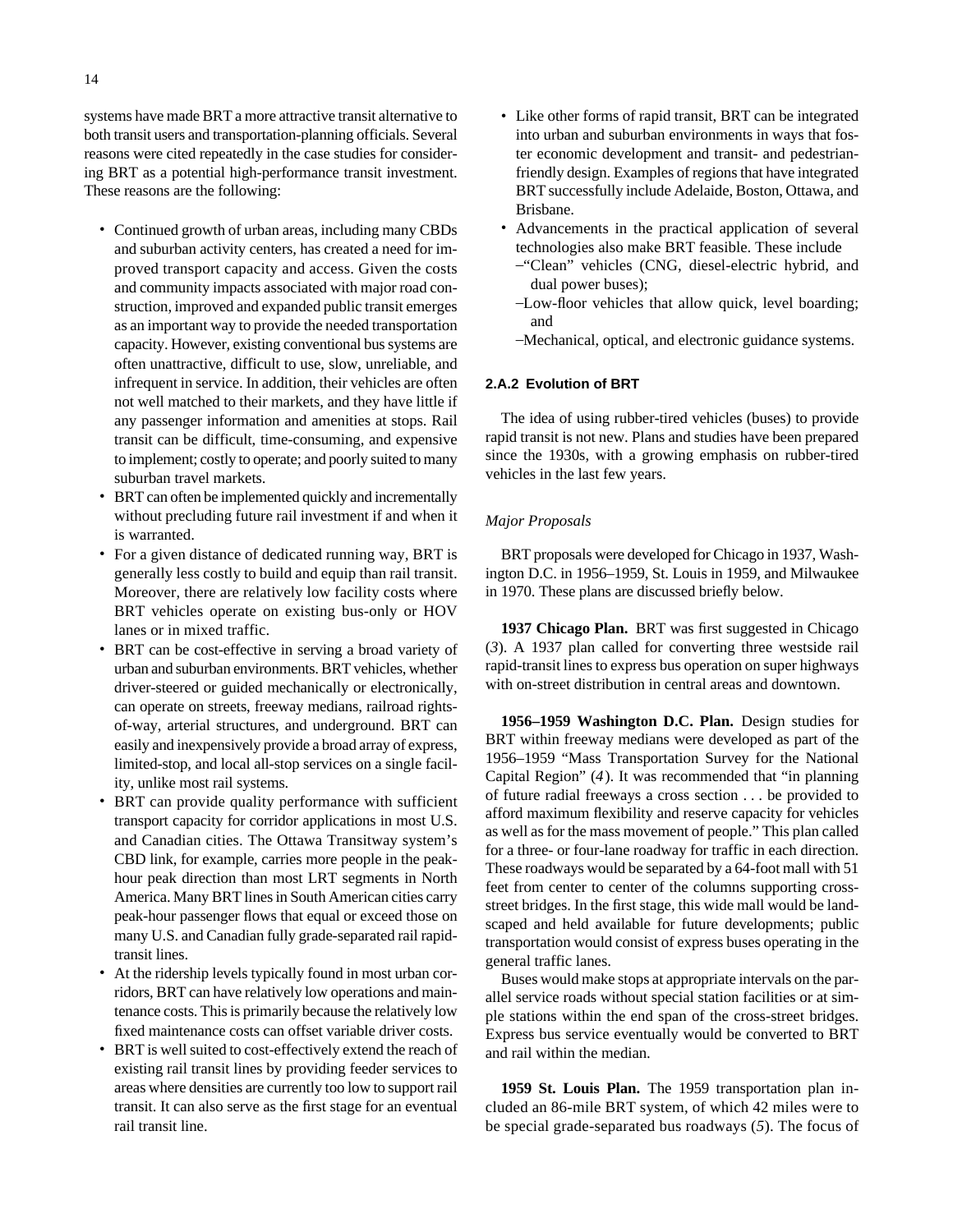this proposal was an elevated loop road circling downtown St. Louis, measuring six blocks north and south and five blocks east and west. The loop contained a 60-foot-wide operating deck that included a sidewalk or passenger-loading platform located on the inner side of the deck to mesh with one-way clockwise operation of buses. It provided a three-lane bus roadway approximately 37 feet wide. The BRT system cost totaled \$175 million (exclusive of freeways).

**1970 Milwaukee Plan.** Milwaukee's proposed 1970 transitway plan included 107 miles of express bus routes over the freeway system and an 8-mile, east-west transitway (*6*). The plan called for 39 stations (excluding downtown) and 33,000 parking spaces.

In 1990, during the p.m. peak hour, 600 buses would enter the Milwaukee CBD as compared with 135 in 1973. Costs for the BRT system were estimated at \$151 million (1970), \$40 million of which was for the transitway. The plan was integrated with existing and proposed freeways.

## *Research and Planning Studies*

Several research studies described where BRT would work and how it might be configured. A 1966 study done for the American Automobile Manufacturers Association, *Transportation and Parking for Tomorrow's Cities* (*7*), set forth broad transportation-planning guidelines. It indicated that "bus rapid transit is especially suitable in cities where downtown must attract its visitors from a wide, diffused area." It stated that

BRT could involve lower capital costs, provide greater coverage, better serve low and medium-density areas, and more readily adapt to changing land-use and population patterns than rail-based systems.

BRT also has applicability in larger cities of much higher density because of its operational flexibility, and with proper downtown terminal design, bus rapid transit systems could provide adequate capacities to meet corridor demands in nearly all of the Nation's cities which do not have rail systems.

To achieve high average speeds on downtown approaches, buses could operate within reserved lanes or exclusive freeway rights-of-way on key radial routes and could travel outward to the intermediate freeway loop, with provision for subsequent expansion.

Downtown, buses would operate preferably on private rights-of-way and penetrate the heart of the core area (either above or below ground) or, alternatively, they could enter terminals. Successful BRT, however, would require

careful coordination between highway and transit officials in all stages of major facility planning. In this regard, resolution of several major policy questions will go far toward early implementation of bus rapid transit systems. These are: (1) the extent to which exclusive bus facilities will qualify for

federal aid under existing programs; (2) the need for separate designs on approaches to the inner freeway loops and downtown; (3) the minimization or elimination of costly ventilation systems to facilitate underground operation; (4) the development of financing policies for downtown bus tunnels; and (5) the development of bus trains or special bus designs to minimize downtown station requirements and expedite downtown loading. (*7*)

The 1996 study indicated that a small amount of special right-of-way in conjunction with the urban freeway system (where necessary to ensure good peak-hour speeds) could generally provide effective regional rapid transit. It was conservatively estimated that peak-hour downtown cordon volumes of up to 125,000 persons could be accommodated by freeways, BRT, local transit, and arterials under existing capabilities of automobiles and buses. This is ample capacity for the vast majority of U.S. city centers:

Moreover, as bus technology improves and electronic bus train operation becomes a reality, substantially greater capacities would be achieved. Thus, ultimately, differences between rail and bus transit could become minimal. (*7*)

A 1970 study, *The Potential for Bus Rapid Transit* (*8*), indicated that freeway systems were potentially usable by express buses and, with modification, as exclusive bus lanes or busways. The key factors in evaluating BRT potential were (1) capital costs, (2) operating costs, (3) route configuration, and (4) distribution in the city center and other major activity centers.

In 1973, *NCHRP Report 143: Bus Use of Highways: State of the Art* (*9*) provided a comprehensive review of the state of the art, and, in 1975, *NCHRP Report 155: Bus Use of Highways: Planning and Design Guidelines*(*10*) set forth planning and design guidelines. Using the goal of minimizing total person delay as a guide, the reports suggested ranges in peakhour bus volumes for bus priority facilities.

A 1972 study, "Bus Rapid Transit Progress in the USA" (*11*), examined and summarized reasons for the implementation of BRT projects in the 1950s and 1960s.

A 1975 study, *Bus Rapid Transit Options for Densely Developed Areas* (*12*), described and evaluated the cost, service, and environmental implications of bus lanes, bus streets, and bus subways. The report showed how various bus priority facilities would be coordinated in the central area and suggested a multidoor articulated bus for BRT operations.

Most of these planning studies focused on the *facility* aspects of BRT, often as an adjunct to urban freeways. Little or no attention was given to the station, service, and image/identity aspects of BRT.

#### *Countervailing Trends*

In the middle to late 1970s, the transit planning emphasis shifted away from bus use of streets and highways, BRT, and fully grade-separated metros toward the provision of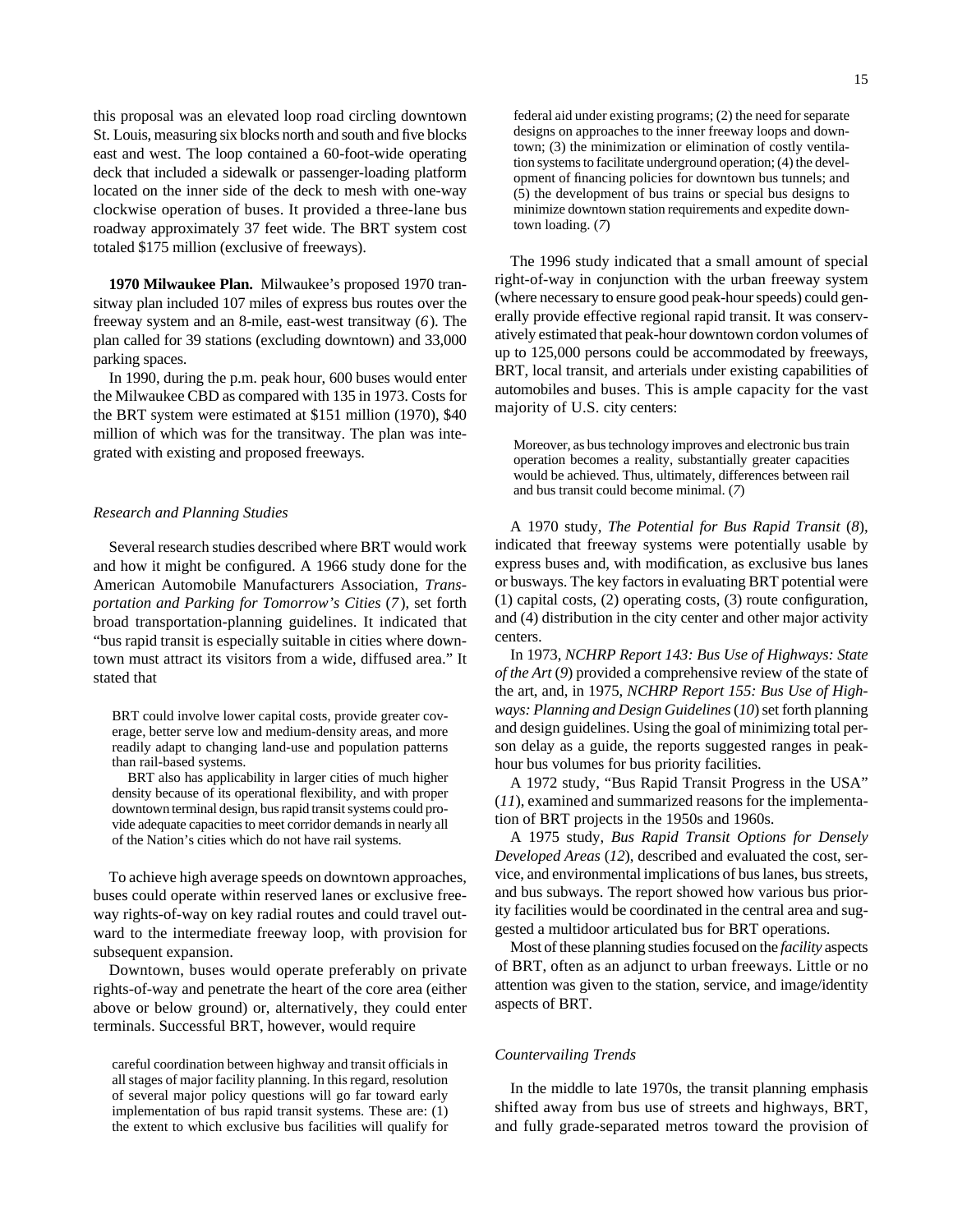HOV lanes and LRT. HOV lanes were perceived as a widely applicable, environmentally positive way of expanding road capacity while reducing single-occupant-vehicle use.

The development of LRT lines gained popularity because of their perceived performance, passenger attractiveness, and image benefits. These aspects were considered to be unattainable by bus transit, but attainable in LRT at costs much lower than those of fully grade-separated metros, such as those in San Francisco; Washington, D.C.; Miami; and Baltimore*.* LRT tends to be considered more fully in alternative analyses, partially because there is little information available on the potential benefits and costs of BRT.

## *Recent U.S. Initiatives*

FTA has undertaken a BRT initiative in an attempt to encourage local agencies to consider potentially cost-effective BRT alternatives in major investment and alternatives analyses studies. Using Curitiba's BRT system as a model, FTA sponsored a BRT conference in 1998, published major documents highlighting BRT (*13, 14*), established a BRT Consortium with 17 supporting cities in 1999, and launched a BRT "Demonstration Program" involving 15 cities.

## **2.B OVERVIEW OF FINDINGS**

BRT systems are found today in major cities throughout the world. These systems vary widely in extent, type of treatment, design and operating features, usage, and benefits. Key aspects of the 26 case studies are described in the sections that follow.

#### **2.B.1 Case Study Locations**

The locations, urban populations, and key features of the 26 case study cities surveyed are shown in Table A-1 in Appendix A. Most BRT systems are located in large cities, many of which also have rail rapid transit. Nineteen of the systems are found in urban areas of over 700,000, and 16 also have rail transit lines. Nine of the 14 systems in the United States and Canada have a CBD employment that exceeds 85,000.

Twenty-one BRT systems are in revenue service, three are under construction (Boston, Cleveland, and Sydney), and two are under development (Hartford and Eugene).

#### **2.B.2 Reasons for Implementation**

The main reasons cited in the case studies for implementing BRT systems were BRT's lower development costs and greater operating flexibility as compared with rail transit. Other reasons were that BRT can be a practical alternative to major highway construction, an integral part of the city's structure, and a catalyst for urban development. Examples of the specific reasons cited for BRT implementation are described below.

#### *United States and Canada*

**Boston.** There has been a need to provide better transit access and more capacity to the growing South Piers redevelopment area and to Logan International Airport. Implementing a BRT system was perceived as providing operational and service benefits rather than merely cost advantages. A limited amount of bus subway construction will provide a oneseat ride to major activity centers such as Logan Airport.

**Cleveland.** Rail transit on the Euclid Avenue corridor has been proposed for more than a half century, but numerous plans were never realized because of the cost involved and the declining commercial activity in the corridor. Implementing a BRT system was perceived to be more cost-effective and affordable and was seen as a tool for encouraging redevelopment.

**Eugene.** The proposed BRT system is seen as an environmentally responsive way of alleviating traffic congestion without making costly highway improvements.

**Hartford.** The busway was found to be a more costeffective alternative to major freeway reconstruction and more compatible with community-planning goals.

**Houston.** BRT was able to use Houston's HOV system for running ways. The system, which includes HOV, park-andride, and commuter express buses, makes effective use of radial freeway corridors in reducing peak-hour traffic congestion.

**Los Angeles.** Long delays and cost overruns led to a county referendum prohibiting future subway construction. BRT was seen as a cost-effective alternative to improving bus service in major travel corridors. It was also considered to be a strategy for offsetting a 12% decline in bus speeds in recent years.

**Miami.** The state of Florida examined cost-effective, affordable public transport uses of an abandoned railroad right-of-way. This led to the decision to build an at-grade busway.

**New York City.** Morning peak-hour contra-flow bus lanes were viewed as a cost-effective means of increasing the speed of bus travel across the Hudson and East Rivers.

**Ottawa.** The region's transportation policy gave public transportation projects priority over all forms of road construction or widening. Busway technology was selected because it was cheaper to build and operate. A 1976 study found that a bus-based system could be built for half the capital costs of rail transit and would cost 20% less to operate. It also offered a higher level of service: greater staging flexibility met the capacity requirement of 15,000 passengers per hour in the peak direction and had similar environmental impacts to the rail option (*15*).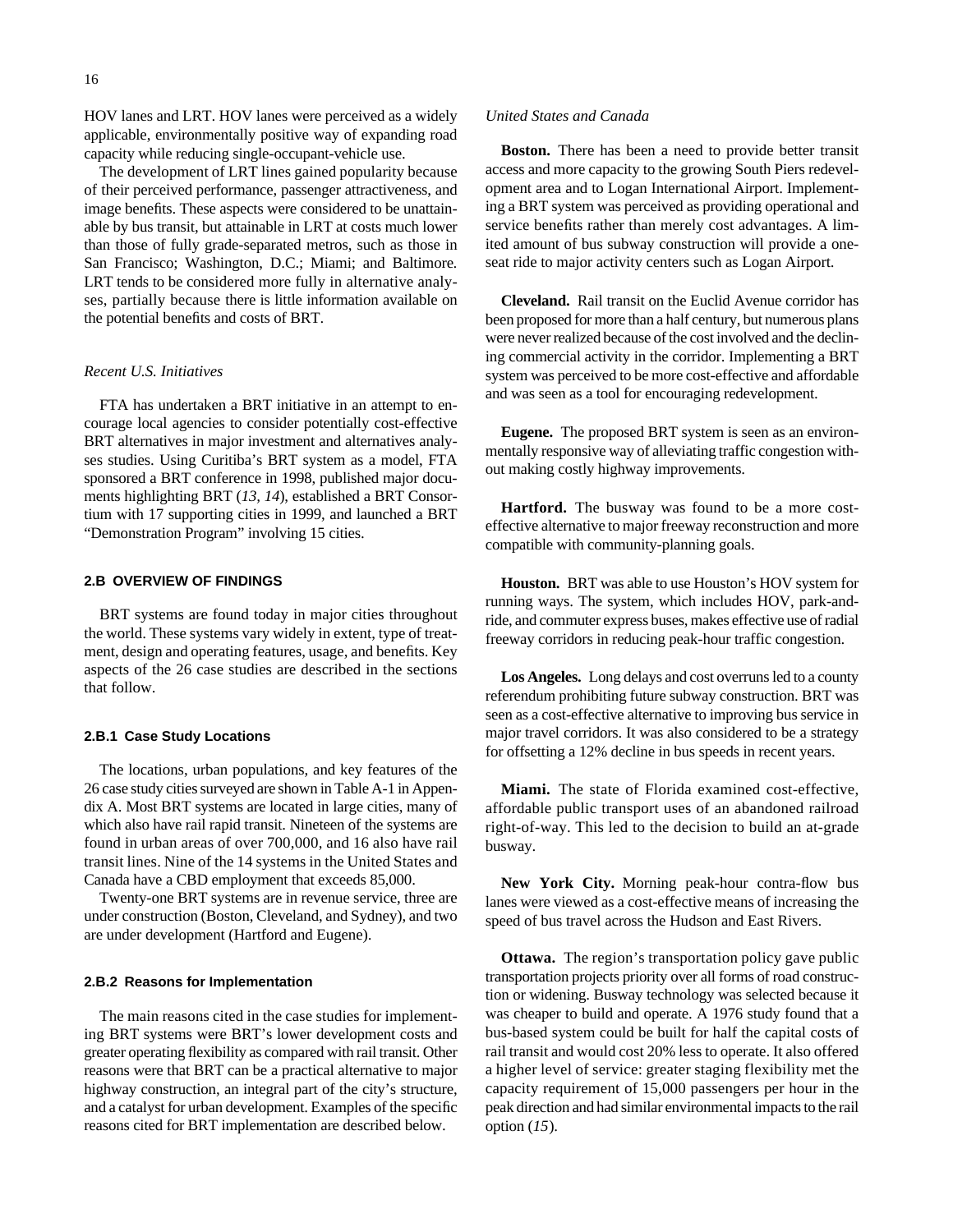**Pittsburgh.** Busways were politically viable and were easier to implement and more affordable than major highway construction or rail transit. Busways would benefit riders who traveled beyond the limits of the guideways. The Port Authority of Allegheny County was also able to make use of an extensive network of railroad rights-of-way to implement dedicated busways.

**Seattle.** In the early 1980s, a federal policy of "no new rail starts" required Seattle Metro to explore bus alternatives. A tunnel was selected for its ability to remove buses from downtown streets.

#### *Australia*

**Adelaide.** The Guided Bus system was found to have significantly lower initial costs than a CBD light-rail subway, and it reduced the need for transferring in a low-density corridor. The O-Bahn technology was selected to reduce the cross section of a completely elevated guideway over a riverbed.

**Sydney.** BRT is being built to provide better transit service to low-density areas with minimum transfer and walk times.

**Brisbane.** The South East Busway was designed to increase transit level of service in a low-density corridor, to promote transit-oriented development, and to make use of existing HOV lanes on the Southeast Motorway.

#### *Europe*

**Leeds.** The Guided Bus technology provides self-enforcing queue bypasses for buses at congested locations.

**Runcorn.** The Figure 8 Busway is an integral part of the New Town development.

## *South America*

In South America, there has been an urgent need to improve travel conditions in congested cities with populations that are growing exponentially. There generally have been neither time nor resources to build rail transit. Busways in the center of wide arterial streets emerged as a means of increasing bus performance and capacity.

**Bogotá.** The TransMilenio four-lane median busway was built after a 3-year period to provide affordable BRT services. It uses physically separated dual median bus lanes to service multiple stations.

**Curitiba.** The median busway system was found to be more flexible and affordable than rail and was an integral part of the "structural axis" along which development was encouraged.

**Quito.** Improved public transport became a political imperative; the need for a "clean" (electric trolley bus) system was essential in view of the city's cultural heritage.

The individual case studies included in Appendix B (available on *CRP-CD-31,* which accompanies this volume) provide additional detail regarding the reasons for implementation within each community.

## **2.B.3 Features of BRT Systems**

The main features of the BRT include dedicated running ways; attractive stations; distinctive, easy-to-board vehicles; off-vehicle fare collection; use of ITS technologies; and frequent all-day service.

Table A-2 in Appendix A shows the BRT features listed above for each of the 26 cities analyzed. The table provides a brief overview of the status of BRT around the world. There is a wide range of BRT services and facilities. These different services and facilities reflect specific community needs and resources. The principal features, listed by system and geographic area, are summarized in Table 7.

Over 80% of the systems profiled have some type of exclusive running ways—either a bus-only road or bus lane. More than 75% provide frequent all-day service, and about 67% have "stations" rather than stops. In contrast, only about 40% have distinctive vehicles (in delineation, type, and livery), and roughly 38% feature some type of ITS application. Only five systems (17%) have off-board fare collection.

Three existing systems have all six basic features: Bogotá's TransMilenio, Curitiba's system, and Quito's Trolebus. Rouen has five features, and several other systems have four. Systems

**TABLE 7 Number of facilities with specific features**

| Feature                       | US /<br>Canada | Australia /<br>Europe | South.<br>America | Total | % of Total |
|-------------------------------|----------------|-----------------------|-------------------|-------|------------|
| Dedicated Running Ways        |                |                       |                   |       |            |
| <b>Stations</b>               |                |                       |                   |       |            |
| Distinctive Vehicles          |                |                       |                   |       |            |
| Off-Vehicle Fare Collection   |                |                       |                   |       |            |
|                               |                |                       |                   |       |            |
| Frequent All-Day Service      |                |                       |                   |       |            |
| <b>Total Systems Surveyed</b> |                |                       |                   |       |            |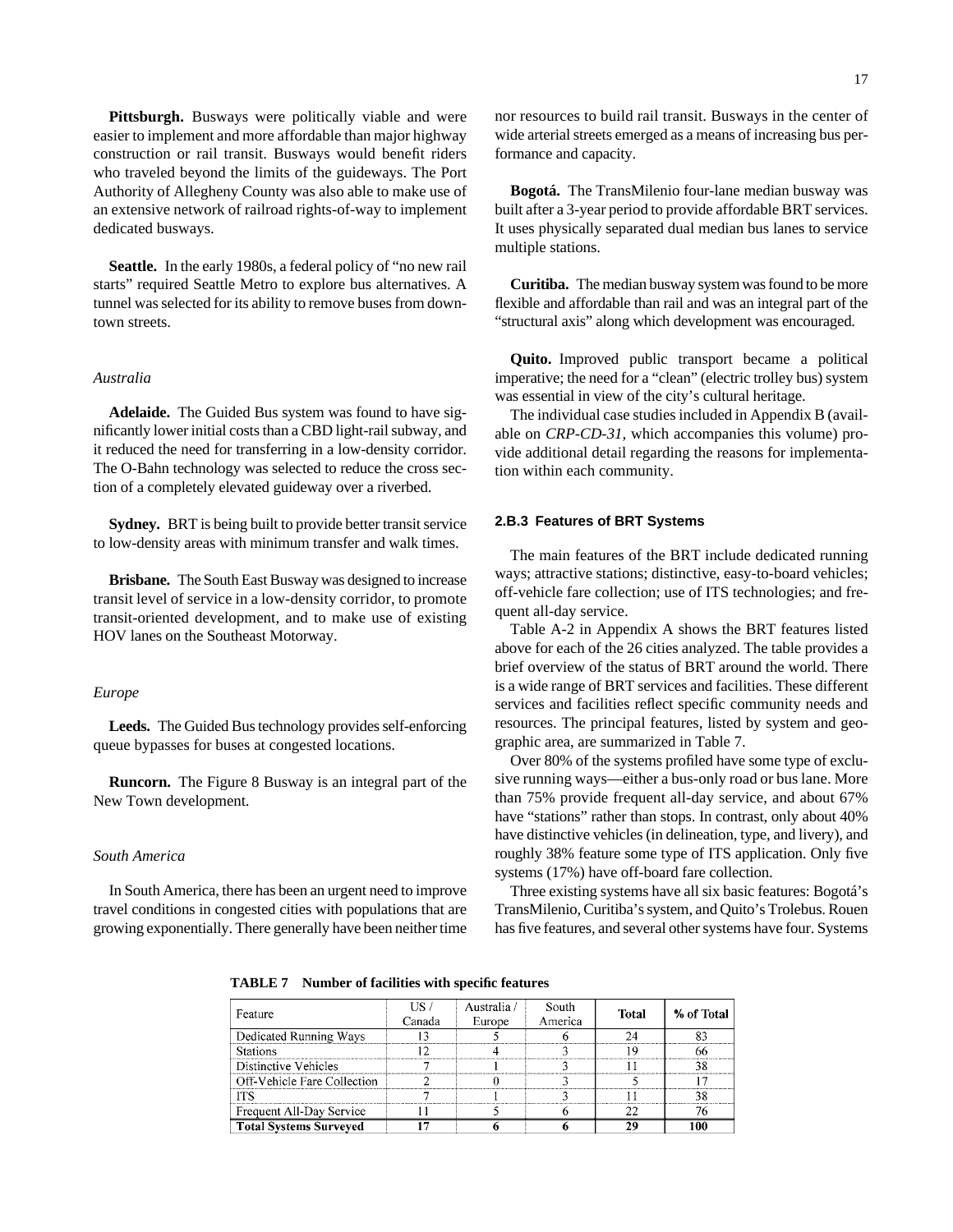under development in Boston, Cleveland, and Eugene will also have the six BRT elements.

Within the United States and Canada, 13 of 17 systems have dedicated running ways (bus lanes or busways), 12 have stations, 11 have all-day service, 7 feature ITS elements, and only 1 system (Boston's Silver Line) currently has off-board fare collection. Another one is still being planned.

#### *Running Ways*

BRT running ways include operations in mixed traffic, median arterial busways, contra-flow freeway bus lanes, normal-flow freeway HOV lanes, busways on separate rightsof-way, and bus tunnels. Descriptions, characteristics, and costs of running ways are given in Table A-3 in Appendix A for each of the 36 individual facilities in the 26 cities surveyed. These running way features are summarized by geographic region in Table 8.

There is considerable variation among BRT facilities from region to region. Independent busways dominate North American and Australian practice, whereas arterial median busways are used throughout South America. Arterial street bus operations are found in two of the three European case studies. Reserved freeway lanes for buses and carpools are found only in the United States.

Bus tunnels exist in Brisbane and Seattle, and one is being developed in downtown Boston. This represents an important advance in BRT facility development, bringing a key running way feature of rail transit to bus operations. It also overcomes the problems associated with street running in congested downtown areas.

Bus-only roads (busways) exist in Miami, Ottawa, Pittsburgh, Runcorn, and Brisbane. Busways are under development in Hartford and Sydney. Figure 2 shows the West Busway in Pittsburgh.

Curb bus lanes traditionally have been the main type of bus priority treatment in North America and Europe, although they were not reported in the case studies. Despite their advantages in bringing buses curbside and their minimum impact on street traffic flow, curb bus lanes are often avoided because of their uncertain availability and conflicts with deliveries. This is certainly the case in South America, where arterial median busways predominate.

Several systems in the United States and Canada (Honolulu, Los Angeles, and Vancouver) operate largely in mixed traffic. In the case of Los Angeles, this is an interim operation, and bus-only lanes will be selectively incorporated in the future.

Running ways are generally radial, extending to or through the city center. However, Vancouver's Broadway-Lougheed Line provides cross-town service and is anchored by the University of British Columbia in the west. Sydney's northwest suburbs busway will be a circumferential facility.

Bus lanes are typically 11 to 12 feet wide. Shoulders are provided along busways where space exists. At busway stations, roadways are typically widened to about 50 feet to allow for express bus or skip-stop passing. Busway envelopes are about 30 to 50 feet between stations. At stations, the total envelope (four travel lanes, plus station-side platforms) can be as wide as 75 feet. Examples of this are the following:

- The New Britain–Hartford Busway will provide a 50-foot envelope at "staggered," or offset, side platform stations.
- The South Miami–Dade Busway provides a 52-foot roadway at stations plus station platforms.
- The Ottawa Transitway provides two 13-foot lanes and 8-foot shoulders. There is a 75-foot envelope at stations.
- Curitiba's arterial median busway has a 23-foot roadway. The overall envelope, including stations and service roads, is 72 to 85 feet wide.

|                                 | US/<br>Canada | Australia | <b>Europe</b> | South<br>America | Total |
|---------------------------------|---------------|-----------|---------------|------------------|-------|
| <b>Arterial Street</b>          |               |           |               |                  |       |
| Mixed Traffic                   | ∍             |           |               |                  |       |
| Queue Bypass                    | 0             |           | - (1)         |                  |       |
| Curb Bus Lanes                  |               |           | - (4)         |                  |       |
| Median Busway                   | 2(3)          |           |               |                  | Ю     |
| Freeways/Separate Rights-of-Way |               |           |               |                  |       |
| Contra-flow Lanes               |               |           |               |                  |       |
| <b>HOV Lanes</b>                |               |           |               |                  |       |
| <b>Busways</b>                  |               | $3^{(1)}$ |               |                  |       |
| <b>Bus Tunnels</b>              |               |           |               |                  |       |
| <b>TOTAL</b>                    | 22            | 4         | З             | x                | 36    |

**TABLE 8 Types of facility by region**

 $\alpha$  Includes O-Bahn and bus tunnel as part of one busway  $(2)$ 

**Optically Guided Bus** 

 $(3)$ Once system includes an electronically guided vehicle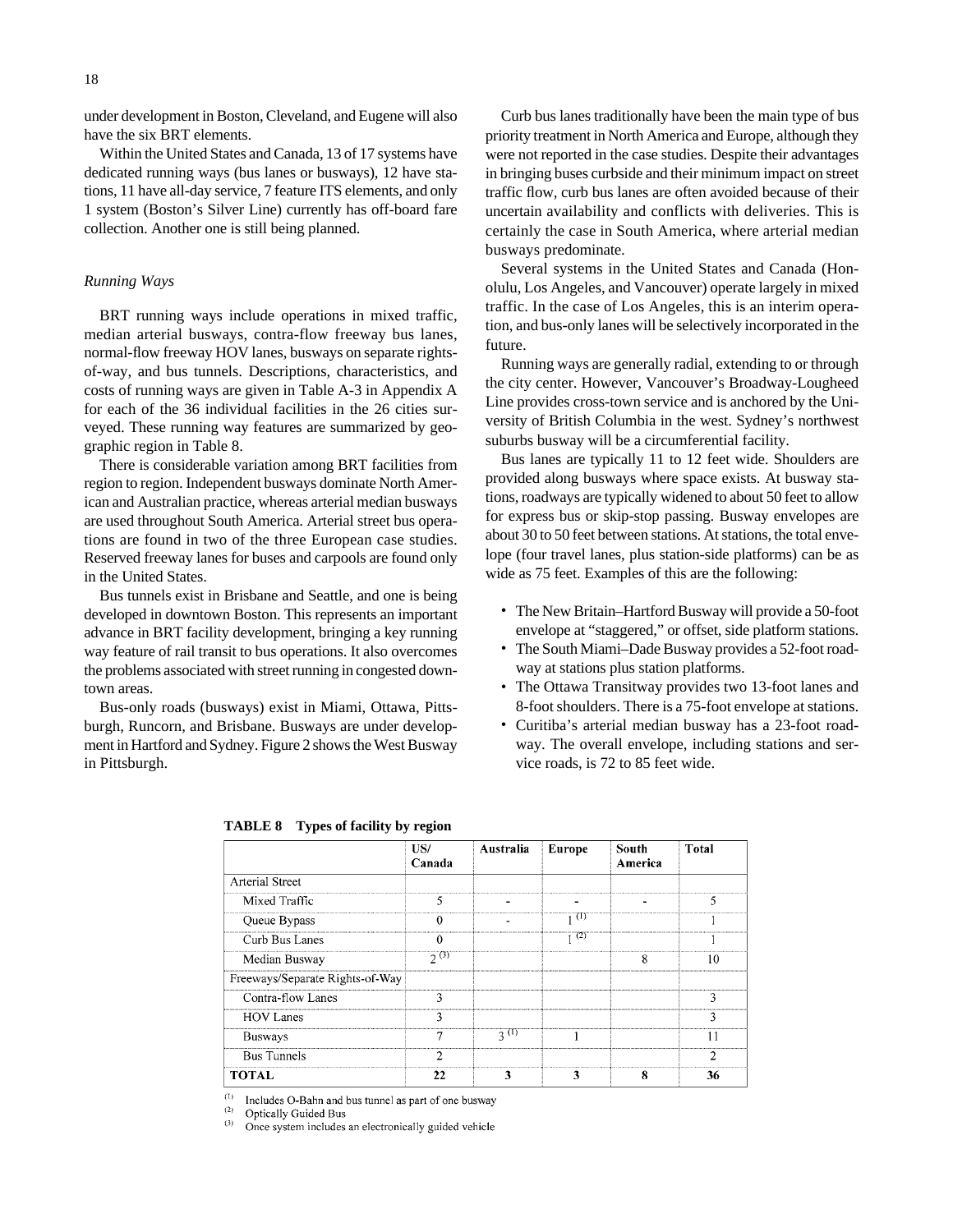

*Figure 2. West Busway, Pittsburgh.*

Figure 3 shows the typical median busway design used in South American cities.

#### *Stations*

BRT station characteristics and features are given in Table A-4 and Table A-5, which are located in Appendix A. Table A-4 shows the spacing, length, bypass capabilities, platform heights, and fare collection practices. Table A-5 describes the reported design features and amenities.

**Spacing.** Station spacing along freeways and busways ranges upward from about 2,200 feet along Boston's Silver Line to several miles along the Adelaide O-Bahn and the San Bernardino Freeway. The South Miami–Dade Busway has a spacing of almost 2,900 feet; the Pittsburgh busways average 4,200 feet; the Brisbane busway averages 5,540 feet; the Ottawa Transitway system averages 6,900 feet; and the San Bernardino Busway exceeds 21,000 feet.

BRT station spacing along arterial streets ranges upward from about 1,000 feet in Porto Alegre, 1,200 feet in Cleveland, and 1,400 feet in Curitiba to over 4,000 feet along Vancouver's "B" Lines and Los Angeles' Metro Rapid bus service.

This spacing, ranging from approximately 125 feet in urban areas to 5,280 feet in suburban areas, is similar to LRT and metro practice.

**Locations.** Stations are placed curbside when buses operate in mixed traffic, as in Los Angeles and Vancouver. Stations are typically located on the outside of the roadway along arterial medians and busways. However, the Bogotá system, a section of the Quito Trolebus, and Curitiba's "direct" service have center island platforms with commensurate use of left-side doors.

**Passing Capabilities.** Busways widen from two to four lanes to enable express buses to pass around vehicles making stops. In staggered stop situations, busways typically widen to three lanes. The median arterial busways in South American cities also provide passing lanes for buses; usually, station platforms are offset to minimize the busway envelope, thereby resulting in lane changes (shifts) by buses. Bogotá's median busway has continuous express (passing) lanes. Cleveland will operate express buses on parallel streets, thereby obviating the need for passing lanes at median busway stations.

The Brisbane and Ottawa busways have barriers between opposing directions of travel at stations to prevent at-grade pedestrian crossings, as shown in Figure 4. Pittsburgh has barriers as well as raised curbs with designated crosswalks. Miami merely designates desired crossing locations, as will the planned New Britain–Hartford Busway.

**Platform Length.** Station platform length varies depending on bus volumes and the lengths of the vehicles operated. Stations typically accommodate two to three buses, although busy stations may accommodate four to five vehicles. Boston's Silver Line, for example, will have 220-foot-long platforms that can simultaneously handle three 60-foot articulated buses. Because of the enormous volumes it carries, Bogotá's Trans-Milenio busway has bus stations ranging up to 500 feet long.

**Platform Height.** Most new BRT stations have low platforms because many will be served by low-floor buses. However, three systems in South America—Bogotá's Trans-Milenio, Quito's Trolebus, and Curitiba's all-stop and "direct" services—provide high platforms to allow level boarding and



*Figure 3. Typical median busway design, South America.*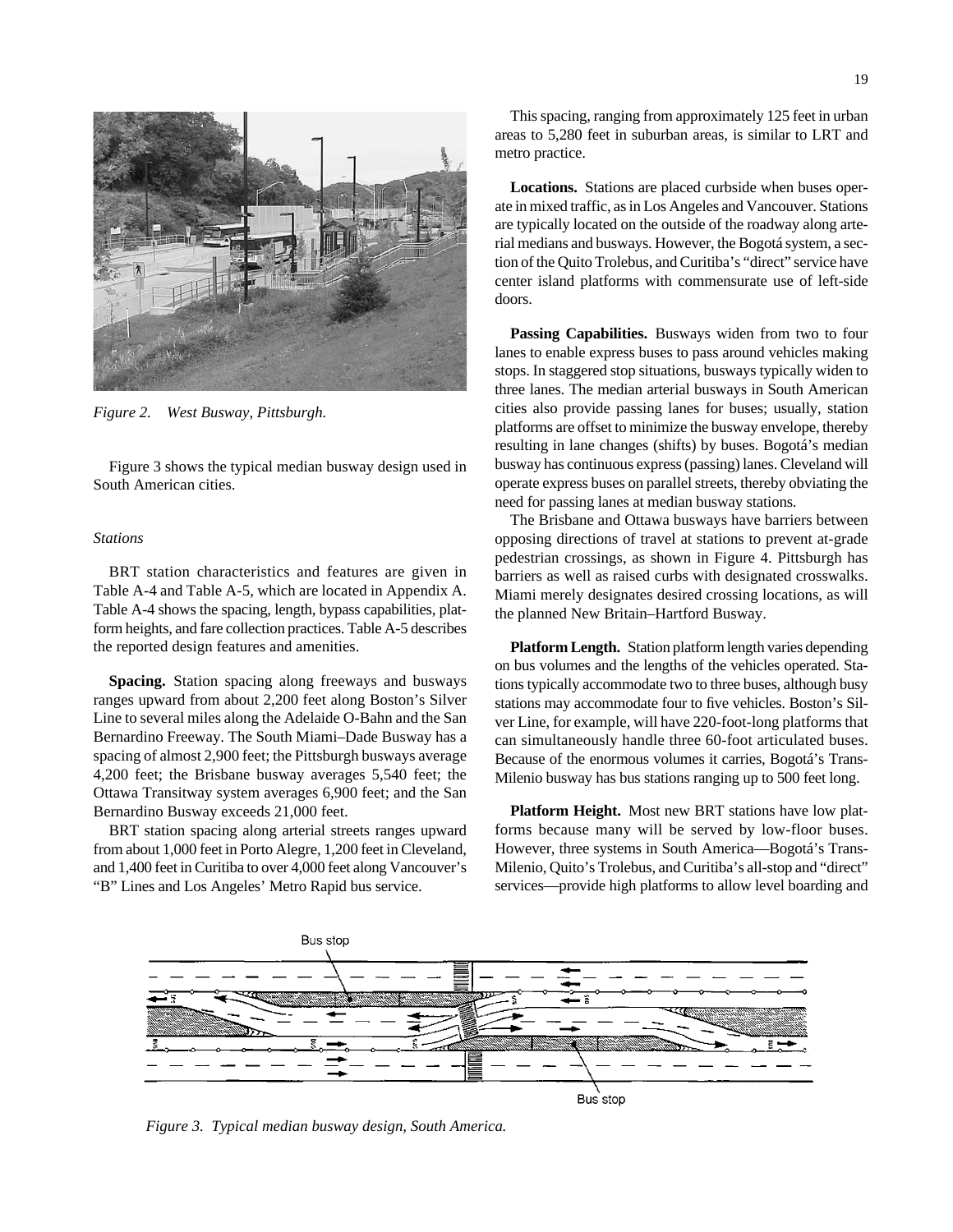*Figure 4. Barrier between opposing directions of travel at Ottawa Transitway station.*

alighting of passengers from high-floor vehicles, as shown in Figures 5 and 6. Guided vehicles such as the Irisbus Civis vehicle used in Rouen or buses with drop-down bridges, such as those used in Bogotá, Quito, and Curitiba, are required for floor-to-platform boarding and alighting.

**Fare Collection.** Bogotá, Curitiba, and Quito have offvehicle fare collection in conjunction with their high-platform stations, similar to metrorail systems. The stations function essentially like those for rail rapid-transit lines. Prepayment, along with multidoor use of buses, reduces dwell times; this is apparent in the reduction of 20 seconds per stop in Curitiba. In Rouen, the barrier-free honor fare system, similar to that used in the city's LRT system, facilitates multiple-door boarding. In other cities with high BRT passenger volumes (e.g., Ottawa and Pittsburgh), the use of fare passes allows at least twostream boarding through front and back doors.

**Design Features.** Stations in the case study systems provide a broad spectrum of features and amenities depending on location, climate, type of facility, and available space. Some are simple, attractive canopies, as can be seen along the South Miami–Dade Busway or Los Angeles's Metro Rapid lines, shown in Figure 7. Others, such as those along Brisbane's South East Busway, provide distinct and architecturally distinguished designs, as well as a full range of pedestrian facilities and conveniences, as shown in Figure 8. The "high-platform" stations in Bogotá, Curitiba, and Quito contain extensive space for fare payment. Curitiba's tube stations have become an internationally recognized symbol. The Los Angeles Metro Rapid bus stations feature real-time bus arrival information.

*Figure 6. Bi-articulated bus median, Curitiba.*

Overhead pedestrian walks connect opposite sides of stations in Brisbane and Ottawa, as well as busy stations in Pittsburgh. In some situations, access to both platforms is provided from roadway crossings over the busway.

#### *Vehicles*

BRT vehicles range from conventional buses to distinctive, dedicated BRT vehicles. Key characteristics of BRT vehicles for selected systems are shown in Table A-6 in Appendix A.

*Figure 5. Trolebus station, Quito.*



*Figure 7. Los Angeles Metro Rapid bus station.*

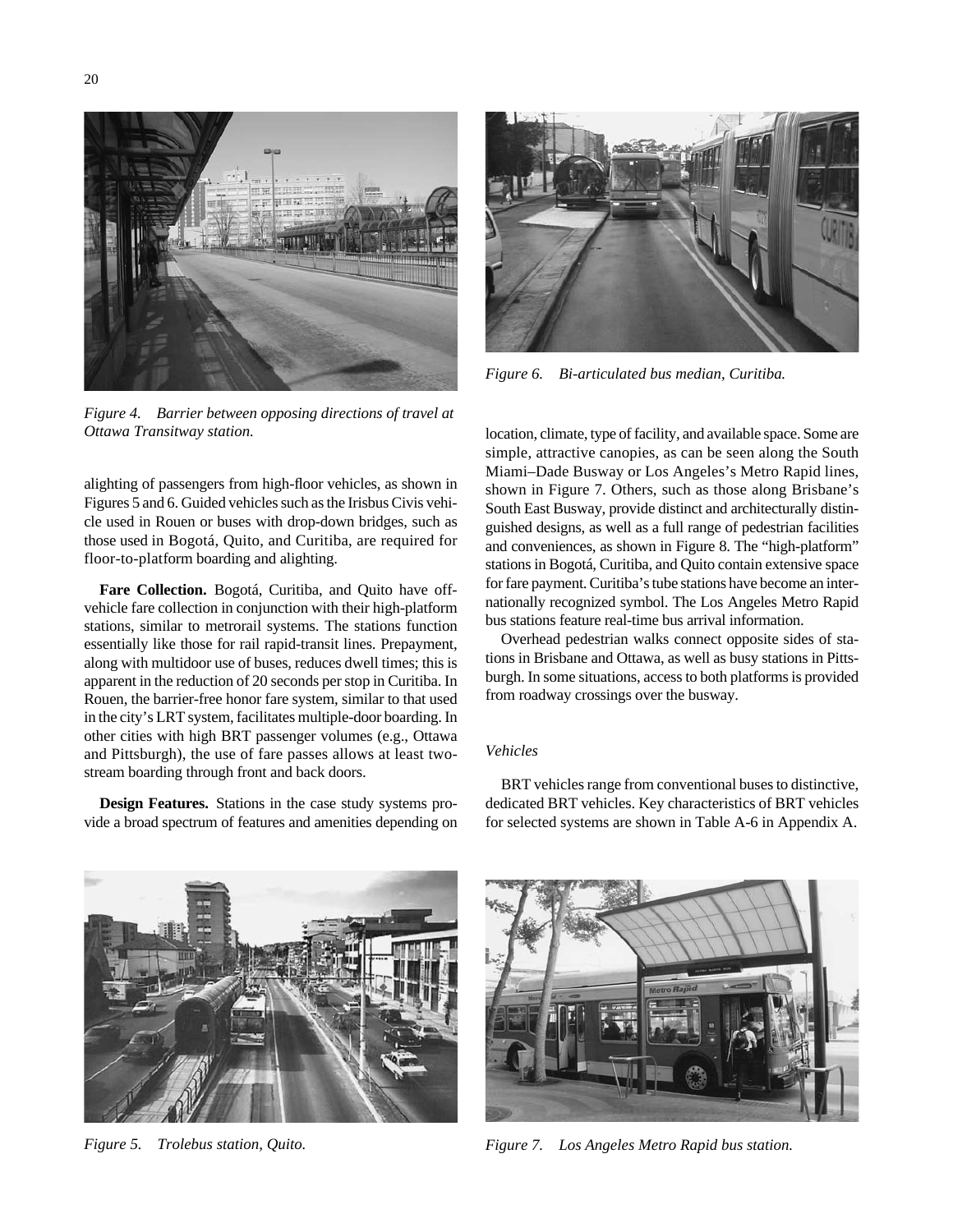

*Figure 8. South East Busway station, Brisbane.*

**Body Style.** Vehicle body styles include the standard (40-foot) bus, articulated (60-foot) buses, and, in Curitiba, biarticulated buses. Some double-deck buses operate in Leeds, and Houston's BRT service uses over-the-road intercity coaches. It is important to note that almost every city cited in the United States and Canada, except Los Angeles and Vancouver, operates or will operate articulated vehicles. Figure 9 shows the dual-mode articulated bus that will be used in Boston's South Pier Transitway. Rouen, Boston, and Cleveland operate or plan to operate special BRT vehicles rather than conventional buses.

**Propulsion.** Standard diesel buses predominate; however, a trend in North America is to use "clean" vehicles such as CNG or hybrid diesel-electric vehicles (as in Los Angeles and Cleveland). Seattle and Boston operate or will operate dualmode electric trolley and diesel or CNG buses. The Irisbus Civis vehicle used in Rouen, France, is a "new design" diesel or CNG electric vehicle with train-like features and the ability to be guided. This vehicle is shown in Figure 10.



*Figure 9. Dual-mode articulated bus.*



*Figure 10. Irisbus Civis vehicle used in Rouen.*

**Floor Height.** An increasing number of systems operate low-floor vehicles to make passenger boarding and alighting easier. Buses in Bogotá, Curitiba, and Quito have highplatform boarding and alighting. Although these vehicles reduce passenger service times, their operation is limited to the BRT lines with high-platform stations. This dramatically reduces their operating flexibility.

**Door Arrangements.** The need for better door arrangements on buses used in BRT service is increasingly recognized. Existing door arrangements have been a major constraint to shortening dwell times on many North American bus systems. Many articulated buses have three double-stream doors and one single-stream door. The bi-articulated buses used in Curitiba have five sets of doors. The rail-like articulated Irisbus Civis vehicle has four doors.

Doors are generally located on the right side for North American and French systems and on the left side for buses operating in Australia and Great Britain, although left-hand doors are available from many manufacturers (e.g., Irisbus and Gillig) to support center platform stations. The "direct buses" in Curitiba, which operate along one-way arterials, have left-side doors, as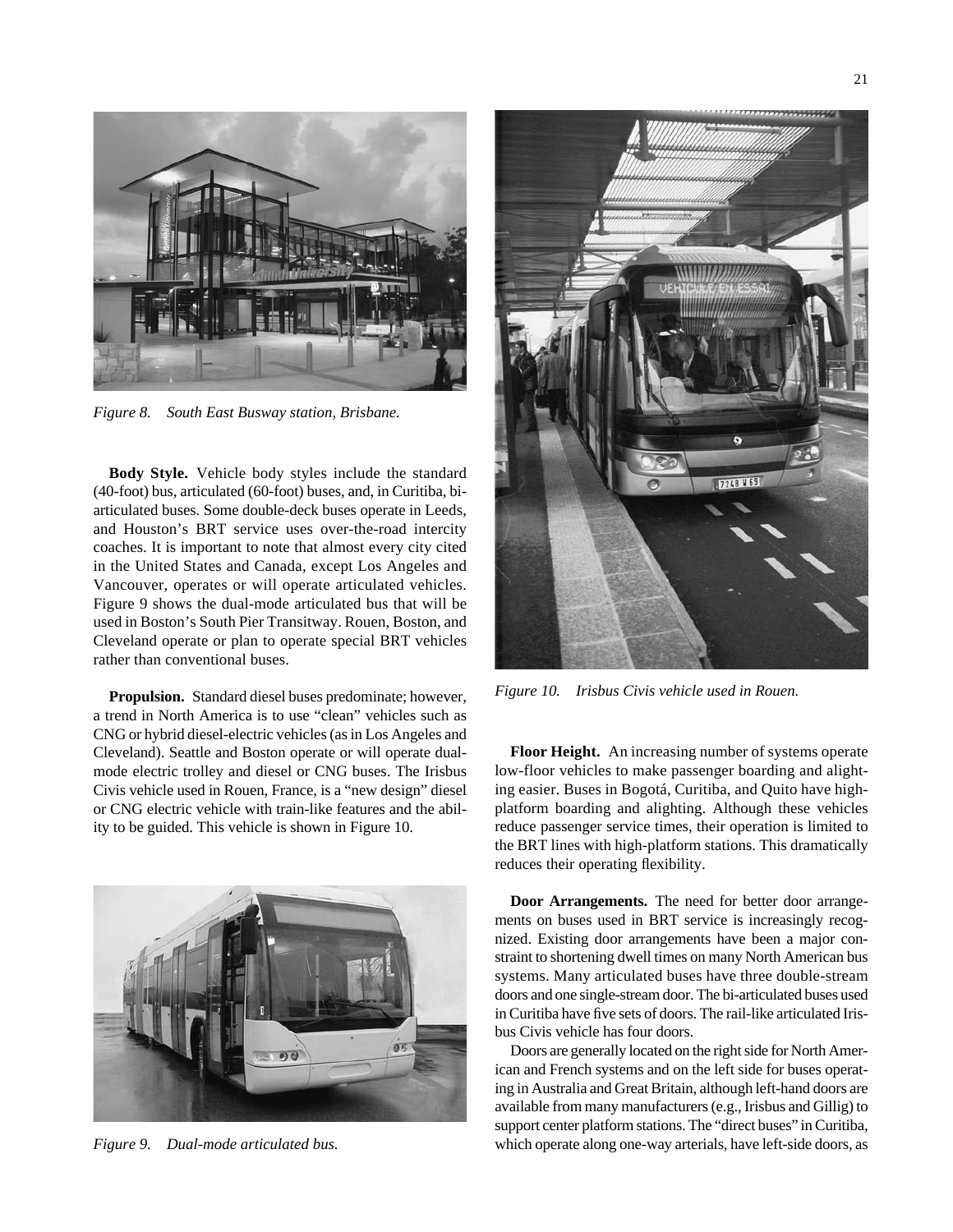do buses operating in Bogotá. Some of the buses operating in Sao Paulo have doors on both sides to better serve various platform arrangements.

**Design Features.** Several BRT systems have dedicated vehicles with special identity and livery. Bogotá, Curitiba, and Los Angeles use red buses for their BRT services. Honolulu, Quito, and Vancouver have distinctively striped buses. Rouen's Irisbus Civis vehicles and Bogotá's TransMilenio buses have modernistic rail-like styling and a futuristic appearance and could serve as prototypes for future BRT vehicle designs. Rouen's Irisbus Civis buses have a minimum aisle width of 34 inches end to end.

## *ITS*

Selected applications of ITS technologies used in BRT operations are set forth in Table A-7 in Appendix A. The applications shown cover (1) automatic vehicle location (AVL) systems; (2) passenger information systems (e.g., automated station announcements on vehicles, real-time information at stations); and (3) traffic signal preference/priorities.

BRT systems using AVL systems include Boston (under construction), Hartford (under development), Los Angeles, Vancouver, Brisbane, Sydney (proposed), and Bogotá.

Systems with passenger information systems include Boston (under construction), Hartford (under development), Ottawa, Pittsburgh (some buses), Vancouver, Brisbane, Los Angeles's Metro Rapid bus, and Curitiba.

Systems having traffic signal timing priorities or special bus phases include Cleveland (under development), Los Angeles, Vancouver, and Rouen. The Metro Rapid lines in Los Angeles, for example, can get up to 10 seconds of additional green time when buses arrive at a signalized intersection. However, at major crossroads, advancing or extending the green time for buses can take place only every other cycle. Bus signal preemption along South Miami–Dade Busway was removed because of increases in accidents. The Brazilian cities of Porto Alegre and Sao Paulo have bus platoon dispatching systems (Commonor) that are used to increase bus and passenger throughput.

#### *Service Patterns*

The types of BRT service provided in the various BRT case studies are shown in Table A-8 in Appendix A. The specific patterns reflect the types of running ways and vehicles utilized. Most systems provide express or limited-stop services laid over an all-stop (or local) service that operates like an LRT line. Some also have feeder bus lines that serve selected stations.

Busways—either along separate rights-of-way or within street medians—can have basic "all-stop" service with an overlay of express operations during peak periods. In a few cases, such as Cleveland and Curitiba, the express service is or will be provided along nearby parallel streets. BRT operations in mixed traffic—as in Honolulu, Los Angeles, New York City, and Vancouver—provide limited-stop service. Local bus service is also operated along the streets, as part of the normal transit service. Rouen's BRT system also provides limitedstop service along arterial streets.

The bus tunnels in Boston and Seattle are located in downtown areas. All buses make all stops in the tunnels.

The "guided buses" in Leeds and Eugene essentially provide all-stop service. Quito's Trolebus service also stops at all stations.

Buses operating in New York City's reverse-flow expressway bus lanes run express and do not make intermediate stops. Buses using median expressway lanes in Charlotte's and Houston's HOV lanes also operate nonstop; there are no intermediate stops. However, in Houston, there are a number of routes that exit the HOV lanes on dedicated bus ramps, enter transit centers or park-and-ride lots to drop off or pick up passengers.

In most systems, the BRT service extends beyond the limits of busways or bus lanes. This flexibility is an important advantage of BRT as compared with rail transit. However, three BRT systems in South America operate only within the limits of the special running way, mainly because of door arrangements, station platform heights, and/or propulsion systems. These systems, including Bogotá's TransMilenio, Curitiba's median bus service, and Quito's Trolebus, actually function as though they were rail rapid-transit lines.

### **2.B.4 Performance**

Performance characteristics of the existing BRT systems, as measured by passengers carried and travel speeds, are shown in Table A-9 in Appendix A. Performance varies widely, reflecting factors such as facility location, size of the urban area, and type of facility (e.g., off-street or arterial).

#### *Weekday Riders*

The weekday ridership reported for existing systems in North America and Australia ranged from about 1,000 riders in Charlotte to 40,000 or more in Los Angeles, Seattle, and Adelaide. Specific ridership figures are shown in Table 9.

Daily ridership in South American cities is substantially higher. Reported values for specific facilities include 150,000 riders per day in Quito, 230,000 in Sao Paulo, and about 600,000 in Bogotá. Reported system riders exceed 1,000,000 in Belo Horizonte, Curitiba, and Porto Alegre.

#### *Peak-Hour Bus Flows*

Where there are no intermediate stops, peak-hour, peakdirection bus flows on dedicated freeway lanes can exceed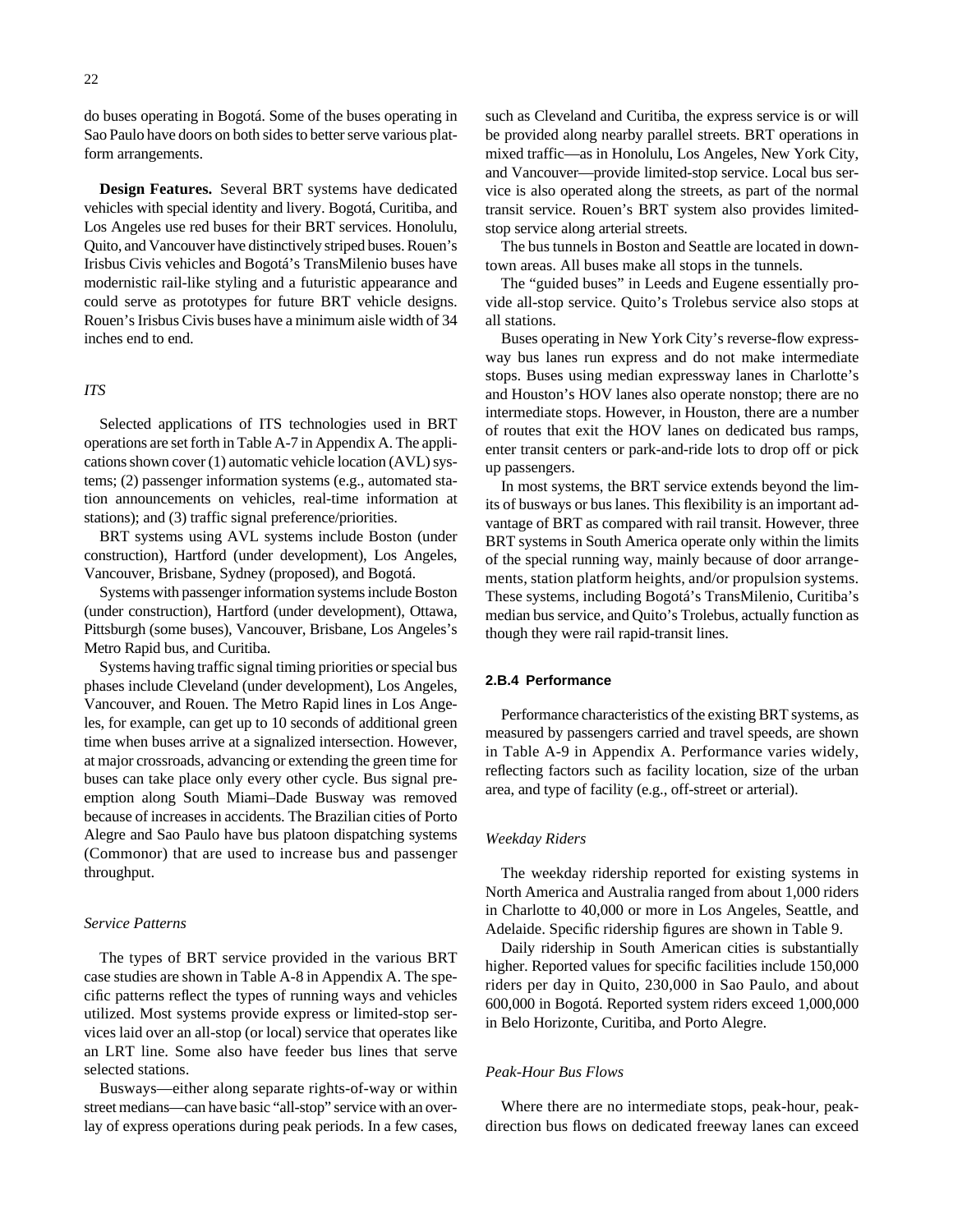| <b>Bus Subways</b>      | Seattle         | 46,000        |
|-------------------------|-----------------|---------------|
| <b>Busways</b>          | Ottawa          | 200,000       |
|                         | <b>Brisbane</b> | 60,000        |
|                         | Pittsburgh      | 48,000        |
|                         | Adelaide        | 30,000        |
|                         | San Bernardino  | 18,000        |
|                         | (Los Angeles)   |               |
|                         | Miami           | 12,000        |
|                         | Harbor          | 9,400         |
|                         | (Los Angeles)   |               |
|                         | Charlotte       | 1,000         |
| <b>Arterial Streets</b> | Wilshire        | 55,000        |
|                         | (Los Angeles)   |               |
|                         | Vancouver       | 14,000-24,000 |
|                         | Ventura         | 10,000        |
|                         | (Los Angeles)   |               |
|                         |                 |               |

**TABLE 9 Ridership figures for selected BRT systems**

 $\overline{a}$ 

650 buses per hour (e.g., on the New Jersey approach to the Lincoln Tunnel and the Port Authority of New York/New Jersey Midtown Bus Terminal.) The Ottawa Transitway system reports bus volumes of 180 to 200 buses per hour along downtown bus lanes. These volumes result from high use of fare passes, an honor fare system on the Busway All-Stop routes, and use of multidoor articulated buses. Over 140 buses per hour use the busiest section of Brisbane's South East Busway.

Peak-hour flows of over 100 buses per hour are found in the contra-flow bus lanes on New York City's Long Island Expressway and Gowanus Expressway. Most other BRT facilities in the United States and Australia have less than 100 buses per hour. Flows of about 50 to 70 buses per hour are typical.

The South American arterial median bus lanes that have passing capabilities at stations carry as many as 300 buses per hour one way at the maximum load point.

#### *Peak-Hour, Peak-Direction Riders*

Peak-hour passenger volumes carried past the maximum load points exceed 25,000 on the approach to the Lincoln Tunnel in New York, on Bogotá's TransMilenio four-lane busway, and along the Farrapos Busway in Porto Alegre. Peak-hour passenger volumes approach 20,000 on median busways in Sao Paulo and Porto Alegre. Ridership in Quito, Ottawa, and Curitiba is in the 8,000–12,000 range. Brisbane's South East Busway carries 9,500 people one way in approximately 150 buses during the peak hour. Its capacity has been estimated at 11,000 persons per hour. The ridership seen in the international case studies equals or exceeds the number of LRT and metro passengers carried in most U.S. and Canadian cities.

#### *Speeds*

BRT operating speeds depend upon the type of running way and service pattern. Where buses run nonstop on reserved freeway lanes, revenue speeds of 40 to 50 miles per hour are common. When the service patterns include stops on reserved or dedicated lanes, buses generally average 20 to 30 miles per hour, depending on top spacing and dwell times. These speeds are comparable with LRT speeds for the same type of operating environment. The slower speeds recorded along Miami's busway reflect stops and traffic signal delays at signalized intersections along the busway.

Average speeds for BRT operations along arterial streets in the United States and Canada range from 8 to 14 miles per hour in New York City to 15 miles per hour along Wilshire Boulevard and 19 miles per hour along Ventura Boulevard in Los Angeles.

"Express" operations along Curitiba's one-way streets and Bogotá's TransMilenio busway are approximately 19 miles per hour. Buses making all stops along median busways in South America average 11 to 14 miles per hour. These speeds are low when compared with BRT operations in the United States and Canada. However they represent dramatic improvements over local bus speeds and are often faster than automobile speeds.

#### **2.B.5 Benefits of BRT**

BRT systems have achieved important benefits in terms of travel time savings, increased ridership, land development impacts, and improved safety.

### *Travel Time Savings*

Reported travel time savings resulting from BRT operations are shown in Table A-10 in Appendix A. These savings are shown as the percent change in speeds, the total time saved in minutes, and the minutes saved per mile of travel.

Travel time reductions resulting from the introduction of BRT services have sometimes exceeded 40%. Bus operations in exclusive freeway lanes or busways have achieved travel time savings of 47% in Houston, 44% in Pittsburgh, 38% in Los Angeles, and 32% in Adelaide compared with local bus routes. Seattle's bus tunnel has achieved a 33% reduction in bus travel times for the CBD portion of bus routes.

BRT service along arterials has achieved travel time savings of 23% to 28% in Los Angeles, 29% in Porto Alegre, and 32% in Bogotá compared with the fastest alternative bus services. The time savings in Los Angeles are impressive in that buses operate in mixed traffic. These time savings have been achieved by increasing the spacing between stops and by providing up to 10 seconds of additional green time at signalized intersections using a signal priority system.

Total time savings range from 5 minutes at Seattle's bus tunnel to over 20 minutes along Pittsburgh's East and West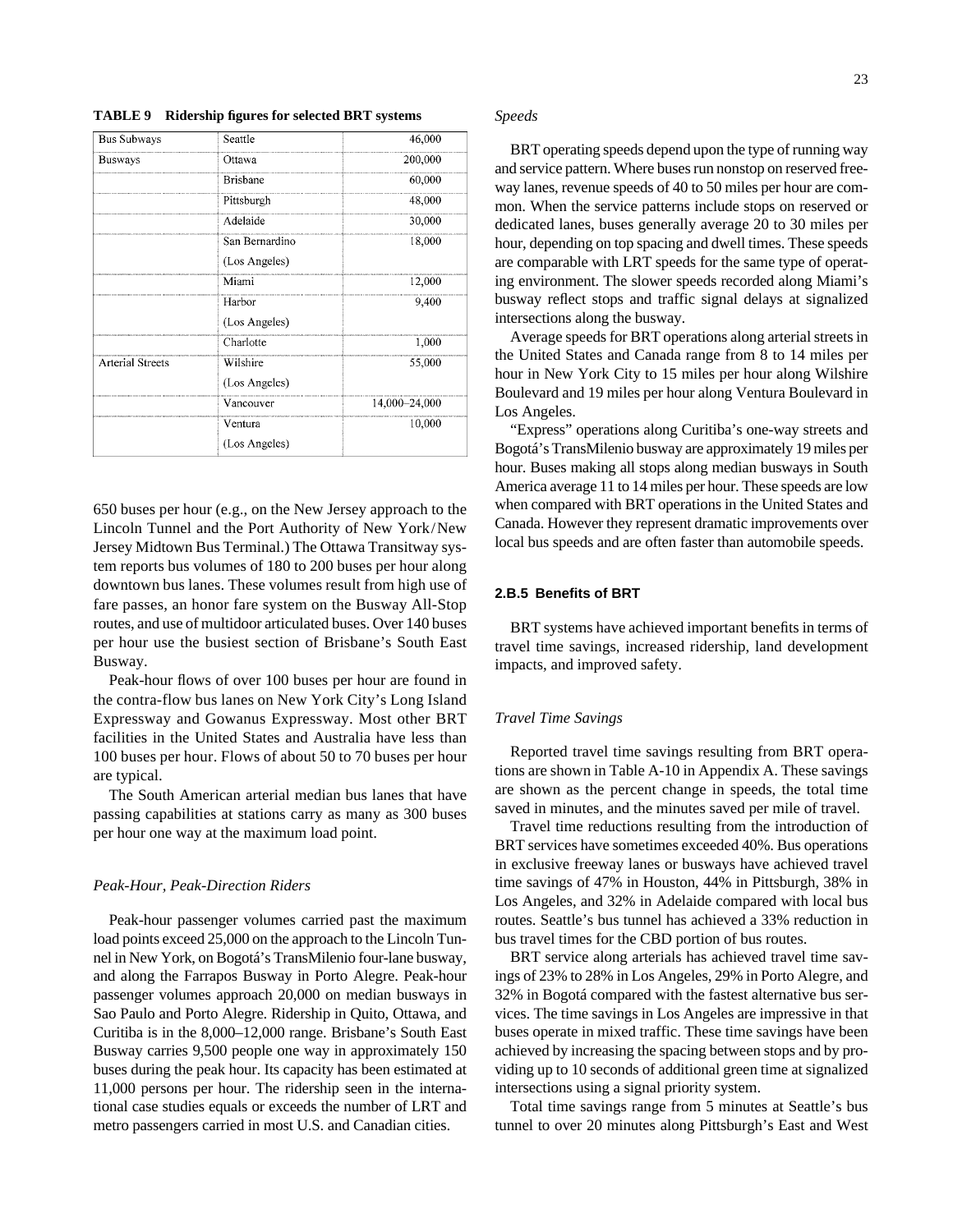Busways. Most facilities achieve time savings of 2 to 3 minutes per mile.

Busways and reserved bus lanes on freeways that bypass traffic backup on approaches to river crossings save up to 7.5 minutes per mile. Busways on partially grade-separated rights-of-way generally save 2 to 3 minutes per mile over the previous bus service. BRT lines on arterial streets typically save 1 to 2 minutes per mile. The savings are greatest where the previous bus routes experienced major congestion.

#### *Ridership Increases*

Reported increases in bus riders are given in Table A-11 in Appendix A. The increases reflect the provision of expanded transit service, reduced travel times, improved facility identity, and overall population growth. Collectively, the increases clearly demonstrate that BRT can attract and retain new, even discretionary, riders.

Some evidence suggests that many of the new riders were previously motorists and that improved bus service results in more frequent travel. In Houston, for example, up to 30% of the riders were new riders, and up to 72% were diverted from automobiles. In Los Angeles, the Metro Rapid bus service, which operates in mixed traffic, had about a 33% increase in riders. The increase was made up of new riders, riders diverted from other corridors, and people who rode transit more often. In Vancouver, 20% of new riders previously used automobiles, 5% represented new trips, and 75% were diverted from other bus lines.

Adelaide's Guided Busway reported a 76% gain in ridership at a time when overall system ridership declined by 28%. Brisbane's South East Busway reported over a 40% gain in riders during the first 6 months of service and a reduction of 375,000 automobile trips annually.

#### *Operating and Environmental Benefits*

The travel time savings associated with buses operating on their own rights-of-way have also achieved operating costs and safety and environmental benefits, as shown in Table 10. All cost savings are reported in U.S. dollars.

The Ottawa Transitway requires 150 fewer buses than if the Transitway system did not exist, resulting in savings of roughly \$49 million in vehicle costs and \$19 million in annual operating costs.

Seattle's bus tunnel has reduced surface street bus volumes by 20%. Buses using the tunnel also had 40% fewer accidents than in mixed-traffic operations.

Bogotá's TransMilenio busway had 93% fewer fatalities. In addition, a 40% drop in pollutants was recorded during the first 5 months of operation.

Curitiba uses 30% less fuel per capita for transportation than other major Brazilian cities. This has been attributed in part to the success of the BRT system.

#### *Land Development Benefits*

Like other rapid rail transit modes, BRT stations can provide a focal point for transit-oriented development. Reported land development benefits and other benefits are shown in Table 10. Ottawa reported over \$675 million in new construc-

**LAND DEVELOPMENT BENEFITS SYSTEM** Pittsburgh East Busway 59 new developments within a 1500-ft radius of station. \$302 million in land development benefits, of which \$275 million was new construction. 80% is clustered at station. Ottawa Transitway System \$1 billion in Canadian dollars (\$C) in new construction at Transitway stations. **Adelaide Guided Busway** Tea Tree Gully area is becoming an urban village. **Brisbane South East Busway** Up to 20% gain in property values near Busway. Property values in areas within 6 miles of station grew 2 to 3 times faster than those at greater distances. **OTHER BENEFITS** 150 fewer buses, with \$58 million (\$C) savings in Ottawa Transitway vehicle costs and \$28 million (\$C) in operating costs. Seattle Bus Tunnel 20% reduction in surface street bus volumes. 40% fewer accidents on tunnel bus routes. Bogotá TransMilenio Median Busway 93% fewer fatalities. 40% drop in pollutants. Curitiba Median Busway 30% less fuel consumption per capita.

**TABLE 10 Benefits, selected BRT systems**